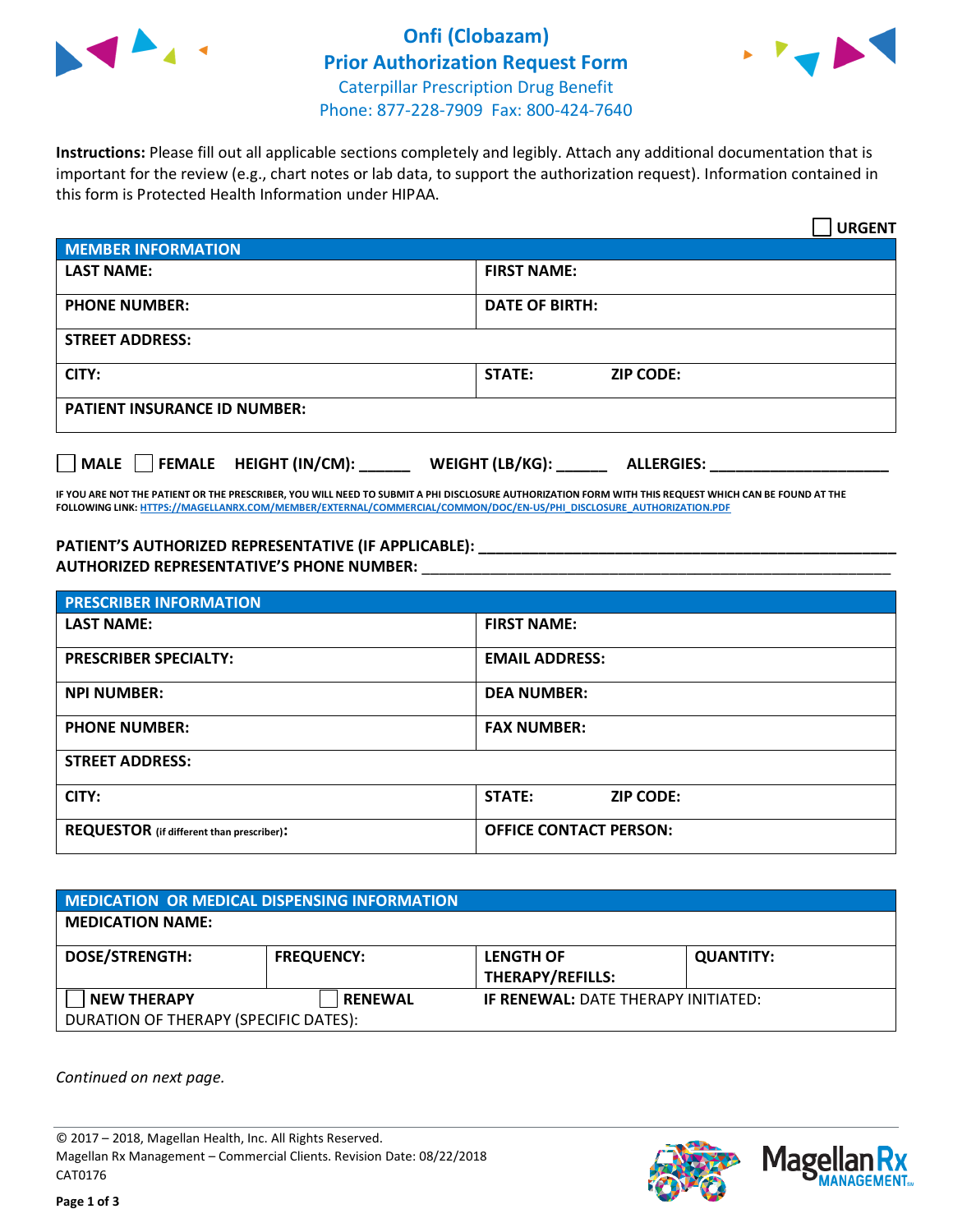



| MEMBER'S LAST NAME: ______________________________                                                                                                                                                            | <b>MEMBER'S FIRST NAME:</b>                                                                                       |                            |  |  |
|---------------------------------------------------------------------------------------------------------------------------------------------------------------------------------------------------------------|-------------------------------------------------------------------------------------------------------------------|----------------------------|--|--|
|                                                                                                                                                                                                               | 1. HAS THE PATIENT TRIED ANY OTHER MEDICATIONS FOR THIS CONDITION? YES (if yes, complete below)                   | <b>NO</b>                  |  |  |
| <b>MEDICATION/THERAPY (SPECIFY</b>                                                                                                                                                                            | <b>DURATION OF THERAPY (SPECIFY</b>                                                                               | <b>RESPONSE/REASON FOR</b> |  |  |
| DRUG NAME AND DOSAGE):                                                                                                                                                                                        | DATES):                                                                                                           | <b>FAILURE/ALLERGY:</b>    |  |  |
|                                                                                                                                                                                                               |                                                                                                                   |                            |  |  |
|                                                                                                                                                                                                               |                                                                                                                   |                            |  |  |
|                                                                                                                                                                                                               |                                                                                                                   |                            |  |  |
| <b>2. LIST DIAGNOSES:</b>                                                                                                                                                                                     |                                                                                                                   | <b>ICD-10:</b>             |  |  |
| □ Intractable/refractory/treatment-resistant epilepsy<br>□ Lennox-Gastaut syndrome (LGS)                                                                                                                      |                                                                                                                   |                            |  |  |
| □ Other diagnosis: ________________________ICD-10                                                                                                                                                             |                                                                                                                   |                            |  |  |
|                                                                                                                                                                                                               | 3. REQUIRED CLINICAL INFORMATION: PLEASE PROVIDE ALL RELEVANT CLINICAL INFORMATION TO SUPPORT A                   |                            |  |  |
| PRIOR AUTHORIZATION.                                                                                                                                                                                          |                                                                                                                   |                            |  |  |
|                                                                                                                                                                                                               | For intractable/refractory/treatment-resistant epilepsy, answer the following:                                    |                            |  |  |
| Has the patient failed at least three (3) prior therapies?* $\Box$ Yes $\Box$ No                                                                                                                              |                                                                                                                   |                            |  |  |
|                                                                                                                                                                                                               | * Supporting chart notes and documentation of other current therapies is required.                                |                            |  |  |
|                                                                                                                                                                                                               |                                                                                                                   |                            |  |  |
| For Lennox-Gastaut syndrome (LGS), answer the following:                                                                                                                                                      |                                                                                                                   |                            |  |  |
| Will Onfi be used as an adjunctive therapy?* $\Box$ Yes $\Box$ No                                                                                                                                             |                                                                                                                   |                            |  |  |
| *Must provide documentation of other current therapies.                                                                                                                                                       |                                                                                                                   |                            |  |  |
|                                                                                                                                                                                                               |                                                                                                                   |                            |  |  |
| For Onfi oral suspension, also answer the following:                                                                                                                                                          |                                                                                                                   |                            |  |  |
| Is the patient able to swallow pills? $\square$ Yes $\square$ No                                                                                                                                              |                                                                                                                   |                            |  |  |
|                                                                                                                                                                                                               | If "yes" to the above question, please provide rational (if applicable) explaining why the patient is unable to   |                            |  |  |
|                                                                                                                                                                                                               |                                                                                                                   |                            |  |  |
|                                                                                                                                                                                                               | Does the patient have other oral tablets or capsules on their medication profile (not including orally dissolving |                            |  |  |
| tablets and sprinkle capsules)? □ Yes □ No                                                                                                                                                                    |                                                                                                                   |                            |  |  |
|                                                                                                                                                                                                               | If "yes" to the above question, please provide rational (if applicable) explaining why the patient is unable to   |                            |  |  |
|                                                                                                                                                                                                               |                                                                                                                   |                            |  |  |
|                                                                                                                                                                                                               |                                                                                                                   |                            |  |  |
|                                                                                                                                                                                                               | Are there any other comments, diagnoses, symptoms, medications tried or failed, and/or any other information the  |                            |  |  |
| physician feels is important to this review?                                                                                                                                                                  |                                                                                                                   |                            |  |  |
|                                                                                                                                                                                                               |                                                                                                                   |                            |  |  |
|                                                                                                                                                                                                               |                                                                                                                   |                            |  |  |
|                                                                                                                                                                                                               |                                                                                                                   |                            |  |  |
| Please note: Not all drugs/diagnosis are covered on all plans. This request may be denied unless all required                                                                                                 |                                                                                                                   |                            |  |  |
| information is received.                                                                                                                                                                                      |                                                                                                                   |                            |  |  |
| ATTESTATION: I attest the information provided is true and accurate to the best of my knowledge. I understand that                                                                                            |                                                                                                                   |                            |  |  |
| the Health Plan, insurer, Medical Group or its designees may perform a routine audit and request the medical                                                                                                  |                                                                                                                   |                            |  |  |
| information necessary to verify the accuracy of the information reported on this form.                                                                                                                        |                                                                                                                   |                            |  |  |
|                                                                                                                                                                                                               |                                                                                                                   |                            |  |  |
| Prescriber Signature or Electronic I.D. Verification:<br>Date:<br>CONFIDENTIALITY NOTICE: The documents accompanying this transmission contain confidential health information that is legally privileged. If |                                                                                                                   |                            |  |  |
| you are not the intended recipient, you are hereby notified that any disclosure, copying, distribution, or action taken in reliance on the contents                                                           |                                                                                                                   |                            |  |  |
| Ing. All Dights Docor                                                                                                                                                                                         |                                                                                                                   |                            |  |  |

© 2017 – 2018, Magellan Health, Inc. All Rights Reserved. Magellan Rx Management – Commercial Clients. Revision Date: 08/22/2018 CAT0176



Mage

**Ilan Rx<br>ANAGEMENT...**